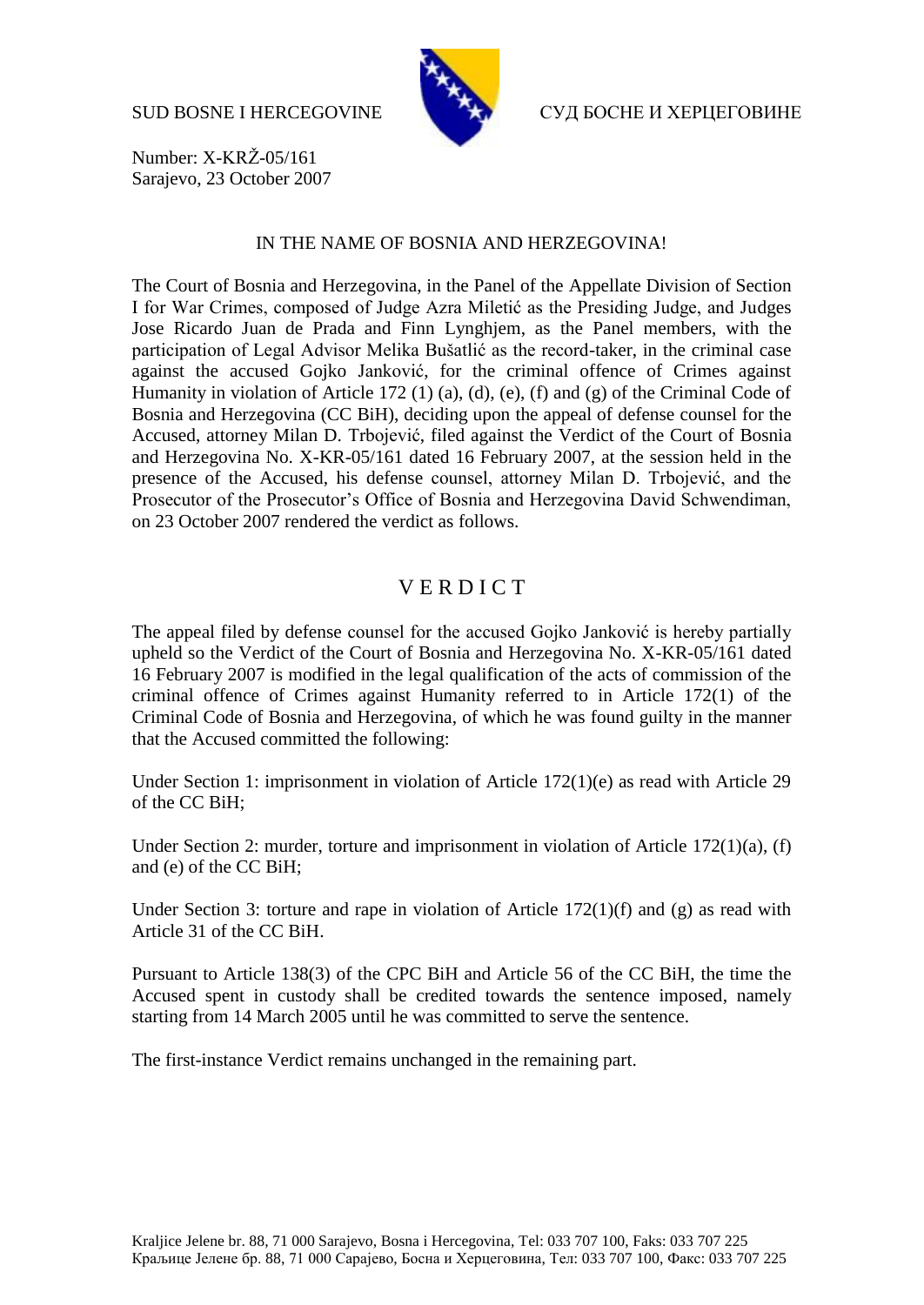## R E A S O N I N G

Under the Verdict of the Court of Bosnia and Herzegovina No. X-KR-05/161 dated 16 February 2007 the accused Gojko Janković was found guilty of the criminal offence of Crimes against Humanity in violation of Article 172(1 (a), (d), (e), (f) and (g) of the CC BiH, namely the acts described under Sections 1 through 7 of the operative part of the Verdict.

The First-Instance Panel sentenced him to thirty-four (34) years of long-term imprisonment and, pursuant to Article 56 of the CC BiH, the time spent in custody as of 14 March 2005 onwards was credited towards the sentence. Pursuant to Article 188(1) of the CPC BiH, the Panel imposed an obligation on him to reimburse the costs of the criminal proceedings, whereof a separate decision shall be rendered.

Pursuant to Article 198(2) of the CPC BiH, the injured parties have been advised to take civil action to settle their property claims.

Defense counsel for the Accused, attorney Milan D. Trbojević, appealed the Verdict, while the Prosecutor's Office of BiH submitted their response to the appeal.

Defense counsel for the Accused appealed on all grounds of appeal set forth under Article 296 of the CPC BiH and proposed to the Appellate Panel to uphold it, revoke the contested Verdict and schedule a re-trial.

In the reasoning of the appeal, defense counsel for the Accused has noted that the contested Verdict is entirely in contravention of the *in dubio pro reo* principle, in other words contrary to Article 3(2) of the CPC BiH. With regard to the essential violations of criminal procedure provisions he has noted that it is based on the violation of Article  $297(1)$  (a), (c), (d), (i) and (k) of the CPC BiH.

With regard to the essential violation of criminal procedure provisions referred to in Subparagraph (a) of the referenced Article (improper composition of the Court), defense counsel has noted that the composition of the Court was not based on the BiH Constitution and that the appointment of international judges is contrary to the constitutional and statutory regulations effective in BiH.

Furthermore, defense counsel argues that the fact that the main trial was held without the presence of his client leads to the violation of criminal procedure provisions referred to in Subparagraph (c) of the referenced Article.

Defense counsel has also noted that during the proceedings the right of the Accused to a defense was violated and that the first-instance Verdict is based on evidence on which it cannot be based. This is reflected in the First-Instance Panel's deciding unjustifiably not to apply the principle of direct presentation of evidence through the reading of the testimonies of protected witnesses FWS-105 and FWS-186, and to remove the Accused from the courtroom. Given that the Verdict is based on the testimonies of protected witnesses FWS-105, FWS-186, FWS-95 and FWS-75 which, in the opinion of defense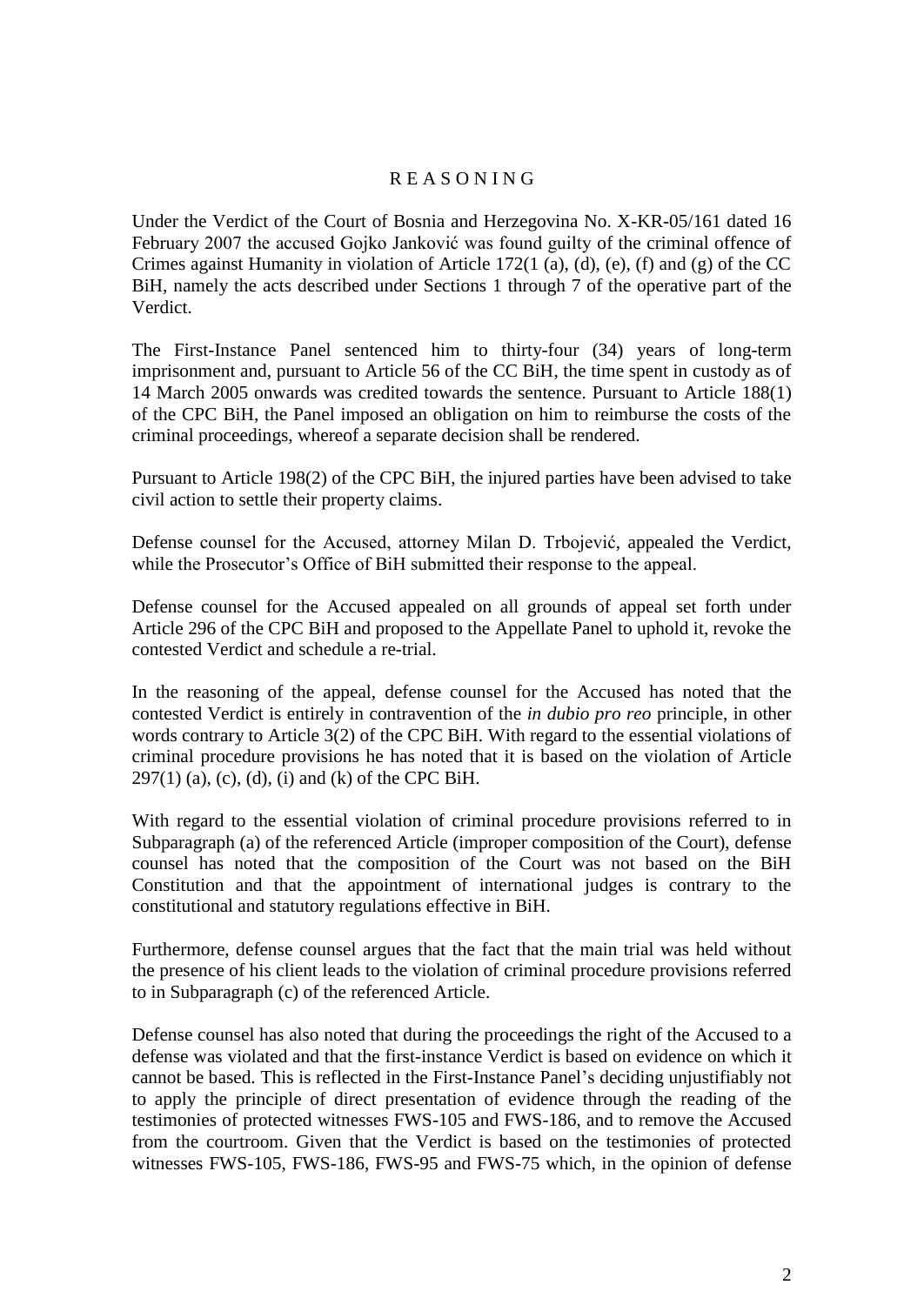counsel, cannot be used to base the Verdict thereon, it resulted in the above-mentioned violation of criminal procedure provisions. In support of the above-mentioned, defense counsel has noted that, according to the findings of the expert witness, witness FWS-95 is mentally ill, while her testimony was accepted by the contested Verdict as reliable and convincing. The testimony of witness FWS-75 was regarded as reliable by the firstinstance Verdict although, according to the assertions of the appeal, it is clear that she was not telling the truth on several occasions.

Defense counsel has noted that the failure to make a distinction between the conflict and an attack by one side in the war in the particular case resulted in the violation of criminal procedure provisions referred to in Article 297(1)(k) of the CPC BiH. The above-mentioned ensues from the fact that at one point the contested Verdict takes as established from other Verdicts that "there existed a widespread, systematic attack by the Army, the Police and paramilitary formations against the non-Serb population in the wider area of the Foča Municipality, within which those civilians were captured, physically abused and killed…". In doing so, it does not state the presence of the Army of RBiH in the conflict or the victims on the side of Serb civilians, while in the other part it concludes that "from 8 April 1992 until at least February 1993, there was an armed conflict between Bosnian Serbs and Bosnian Muslims in the area of Foča", failing to state who came into conflict with whom or the fact that the mentioned conflict produced victims also on the part of Serb civilians. Furthermore, as pointed out, the above-mentioned was merely to the prejudice of the Defense, given that it was no longer possible to prove anything in that regard, although it ensues from a communication of the Veterans' Association of Foča presented to the Court that there were civilian victims among Serb civilians on several occasions, which is something the contested Verdict failed to address.

Defense counsel contested the first-instance Verdict also due to the erroneously established state of facts, by reasoning this ground of appeal in relation to some sections of the sentencing part of the Verdict.

With regard to Section 1 of the operative part of the Verdict, it has been noted in the appeal that the Verdict does not contain reasoning concerning the important facts, in other words it does not contain reasoning with regard to the command responsibility of the Accused. In addition, defense counsel has noted that the contested Verdict does not address indisputable facts in this part, such as that some of the civilians were returned to their homes, then deprived of liberty again and taken away but without the Accused being aware thereof or participating therein, although he was found guilty concerning these events as well.

With regard to Section 2 of the operative part of the Verdict, according to the assertions of the appeal, the testimonies of witnesses were erroneously evaluated. This particularly refers to the testimony of the witness Dr Nurudin Ašćerić, whose credibility is explicitly put into question by the Defense. According to the appeal, he cannot be regarded as a witness since he has no knowledge of specific facts. Furthermore, it has contested the conclusion of the Court that the Accused had a *de facto* command role in the entire operation on the Kremenik hill and has noted that the above-mentioned has no foundation in the evidence presented.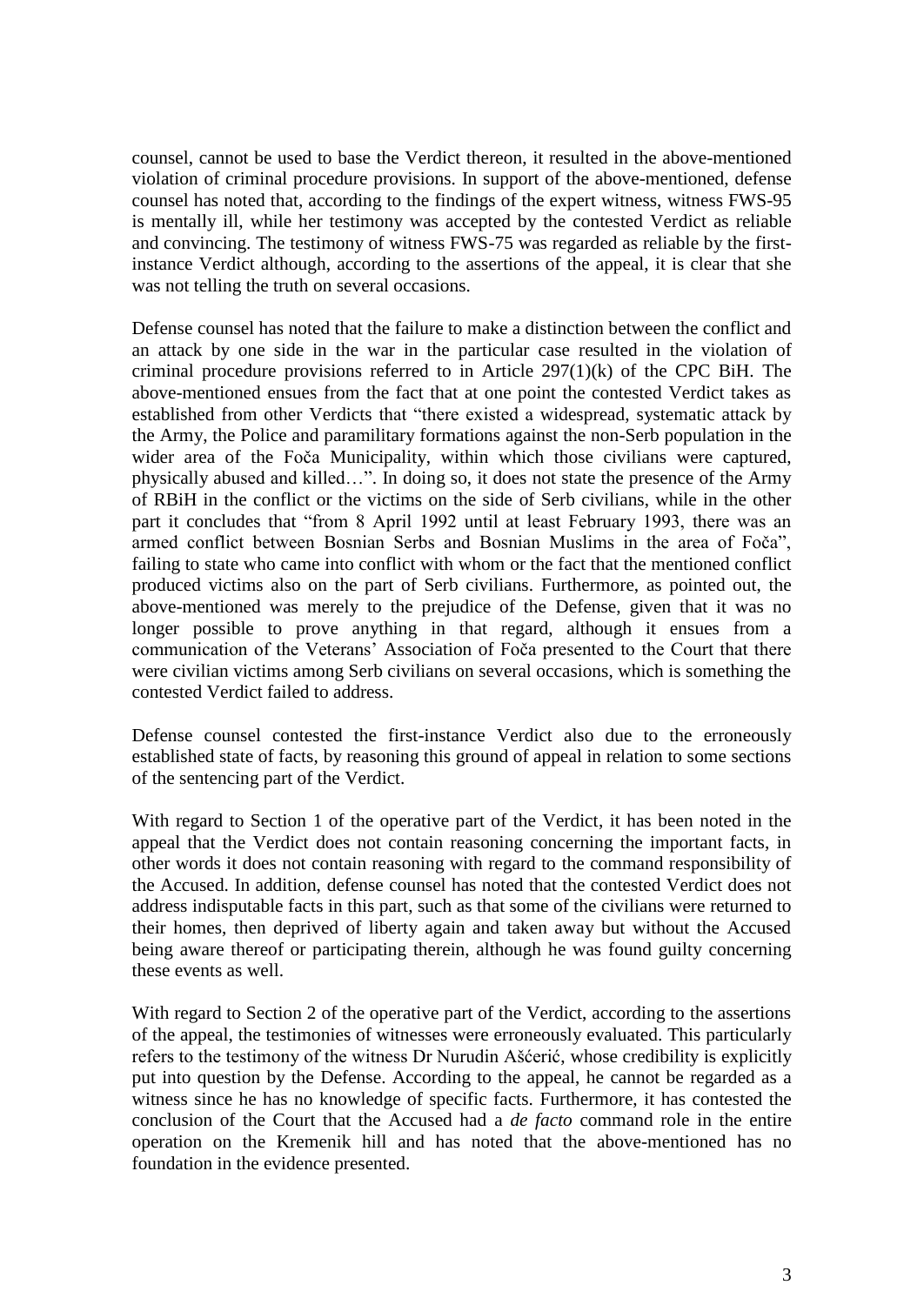With regard to Section 3 of the operative part of the Verdict, the appellant has noted that evidence was erroneously evaluated, with particular reference to the testimony of witness FWS-75.

With regard to Section 4 of the operative part of the contested Verdict, defense counsel based his appellate argument on the testimonies of witnesses FWS-95 and FWS-75 arguing that no decision can be based on the testimony of witness FWS-95 given that she has been a metal patient over many years and mentally incompetent.

With regard to Section 5 of the operative part of the Verdict, the Defense has noted that the Trial Panel inconsistently departed from the application of the principle of directness. The above-mentioned specifically refers to the fact that the testimony of witness FWS-105 was read at the main trial although it should not have been done, nor should the testimony of the witness have been used as evidentiary means, while prior testimonies of other witnesses were not read out. Defense counsel, therefore, argues that in the particular case it was proceeded to the prejudice of the Defense. The Defense has concluded that the testimonies of the witnesses are indisputably inconsistent, particularly with reference to witness FWS-105 and witness FWS-186 who subsequently changed considerably her testimony originally given at the Agency for Investigation and Documentation /AID/ concerning the force the Accused directly applied to her.

The above-mentioned argument of the appeal refers also to Sections 6 and 7 of the operative part of the contested Verdict. Witness D.B. also was not an eye-witness to the event that allegedly concerns witness FWS-105, but it was only on the following morning, when they had coffee and when she saw the expression on her face, that she could conclude she had been raped.

With regard to Section 7 of the operative part of the Verdict the Accused has been particularly charged with the rape of minor A.B. whose existence was not proven in the proceedings given that there were no documents in support of that, nor did any member of her family appear.

Defense counsel also contests the first-instance Verdict on the grounds of a violation of the Criminal Code, which, according to the appellate arguments, is a result of a wrong legal qualification pursuant to the CC BiH and not CC SFRY which was in force at the time of the commission of the offence and is more lenient and favorable to the Accused. In the particular case, the Accused should not have been charged with the commission of the criminal offence of Crimes against Humanity referred to in Article 172 of the CC BiH but the criminal offence of War Crimes against the Civilian Population referred to in Article 142(1) of the CC SFRY.

With regard to Section 1 of the operative part, which charges the Accused with the acts of commission referred to in Article 172(1)(d) and (e) of the CC BiH (forcible transfer of population and imprisonment), defense counsel has noted that in the particular case eight persons were captured by soldiers who were not subordinated to the Accused. Some were released and then re-captured and taken to the Penal and Correctional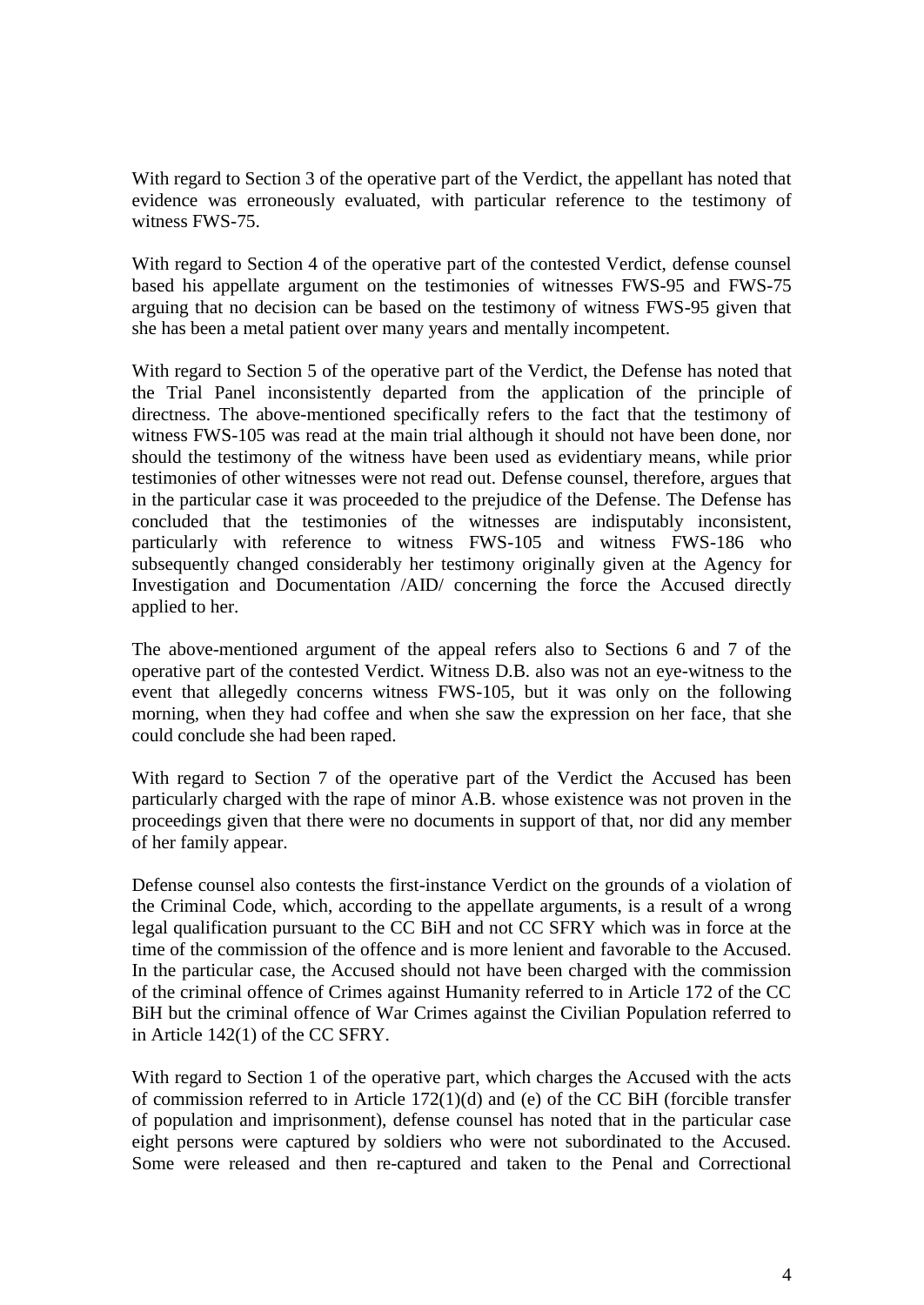Institution /KPD/, but defense counsel denied his client knew or took part in any of that. The description of criminal acts, according to the appellate arguments, corresponds to the description of the criminal acts concerning the charges under Subparagraph (e), but not under Subparagraph (d) of the Article.

With regard to Section 2, the appellant has noted that the acts of commission with which the Accused has been charged cannot be qualified as a murder and the transfer of population but the deprivation of liberty of civilians who were subsequently released.

Furthermore, with regard to Sections 3, 4, 5 and 7 of the operative part (torture and rape), defense counsel has submitted that the criminal offence of rape consumes the criminal offence of torture in this situation and that there cannot exist a concurrence of offences.

With regard to Section 6, the appellant has noted that the acts of commission were qualified as torture and sexual slavery without a ground thereof, given that the relation of slavery did not exist. The injured parties voluntarily agreed to be protected in such a situation, they themselves chose the lesser evil in order not to be left to uncertainty with a group of soldiers. According to the appellate arguments, the above-mentioned might be qualified as rape but without the responsibility of the Accused in that regard. In addition, the fact that the Accused allegedly used and abused such a situation cannot be linked with him.

Defense counsel has also contested the first-instance Verdict on the grounds of the decision on the sentence and the costs of the criminal proceedings, noting that by applying the relevant provisions of the CC SFRY the sentence referred to in Article 142 (1) and not long-term imprisonment should be imposed on the Accused.

Defense counsel also noted that, in the contested Verdict, while meting out the punishment, the First-Instance Panel found no extenuating circumstances on the part of the Accused. As defense counsel has noted, extenuating circumstances reflect in the fact that the Accused voluntarily surrendered himself, he acted in a fair manner and cooperated with the Court, plus there is his health situation, in support of which medical documents were submitted.

Furthermore, the appeal has contested the decision of the Court on the costs of the proceedings and proposed that pursuant to Article 188(4) of the CPC BiH the Court relieve the Accused of the costs. The Defense relates the above-mentioned with the fact that the ICTY has already established that the Accused had no means to choose a defense counsel so it assigned one to him *ex officio*.

The Prosecutor's Office of BiH has submitted its response to the appeal, proposing that it be dismissed in its entirety, and that the first-instance Verdict be upheld. As for the decision of the Court on the reimbursement of the costs of the criminal proceedings, it has noted that the decision should be upheld or modified in the event that the Appellate Panel find it appropriate.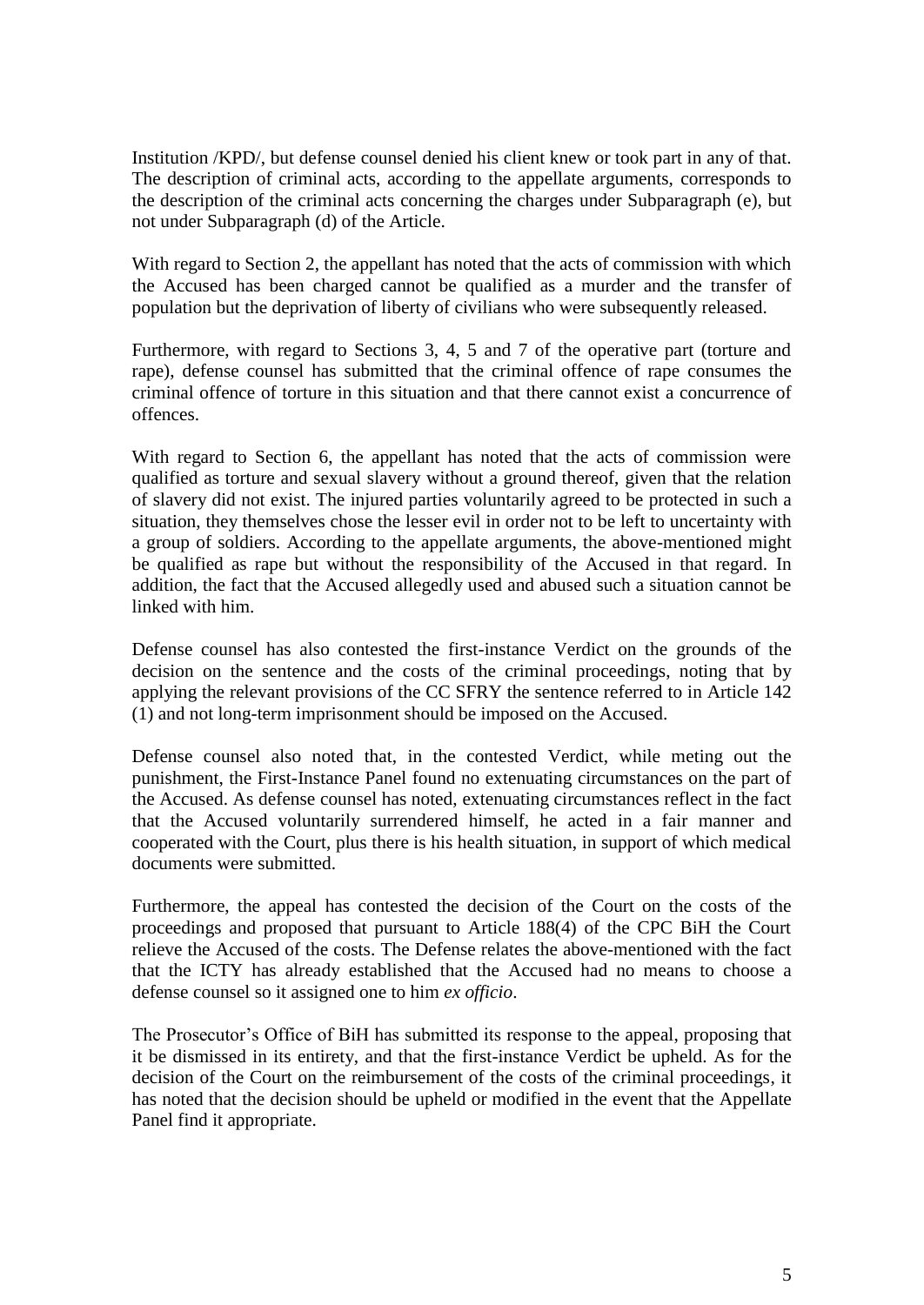At the session of the Appellate Panel held on 23 October 2007 for the purpose of Article 304 of the CPC BiH, defense counsel for the Accused submitted in brief the arguments of the appeal, while the Prosecutor submitted his response to the appeal, and both parties adhered entirely to the presented arguments and proposals.

Having reviewed the contested Verdict within the limits of the appellate arguments, the Appellate Panel rendered the decision as stated in the operative part due to the reasons that follow:

According to the assessment of this Panel, the appellate arguments pointing at the essential violations of provisions of the criminal proceedings, namely with regard to Article 297(1) (a), (c), (d), (i) and (k) of the CPC BiH, are entirely groundless. The issue of consideration of the constitutionality of the Law on the Court of Bosnia and Herzegovina does not constitute an appellate argument defined in Article 297(1)(a) of the CPC BiH, so the Appellate Panel of the Court does not have jurisdiction to consider the referenced issue. However, as regards the issue, the Constitutional Court of BiH has rendered its decision in the case No. U-26/01, finding the argument ill-founded.

Furthermore, Article 24 of the CPC BiH prescribes that the Panel of the Court's Criminal Division composed of three judges shall adjudicate in first instance. Article 65(4) of the Law on the Court of Bosnia and Herzegovina stipulates that multiple international judges may be appointed to Section I in the transitional period. Pointless are the appellate arguments by defense counsel who submitted that there did not exist constitutional powers to establish the Court of BiH, as well as to appoint international judges, whereof the Constitutional Court of Bosnia and Herzegovina rendered a decision on merits in the case No. AP 1785/06, ruling on the appeal filed by Abduladhim Maktouf.

Groundless is the appellate argument of defense counsel noting that the main trial was held without the presence of the person whose presence was necessary pursuant to the law. During the main trial, on 31 August 2006 the First-Instance Panel rendered a decision pursuant to Article 10 of the Law on the Protection of Witnesses under Threat and Vulnerable Witnesses, ruling that the Accused should be removed from the courtroom during the testimony of witnesses E and J. In the contested Verdict, the First-Instance Panel gave a detailed reasoning for rendering such a decision. It ensues from the above-mentioned that by ruling on the reasoned Motion of the Prosecutor's Office of BiH, and following the submission of the parties and defense counsel, the First-Instance Panel rendered the decision for the purpose of Article 235 of the CPC BiH to exclude the public during the testimony of witnesses E and J, primarily trying to protect their personae and intimate life. In order to further protect the witnesses pursuant to Article 10 of the Law on the Protection of Witnesses, the Panel rendered the decision to remove the Accused from the courtroom during the testimony of the witnesses. At the same time, the First-Instance Panel decided to allow the Accused to follow their testimonies using technical means for transferring image and sound in order to be able, following the direct examination, to consult his defense counsel concerning the cross examination. Contrary to the appellate arguments, the principle of the ban on trial in absentia was not violated by such conduct, nor was the Accused prevented from observing the trail and taking part in the main trial. The mentioned decision, according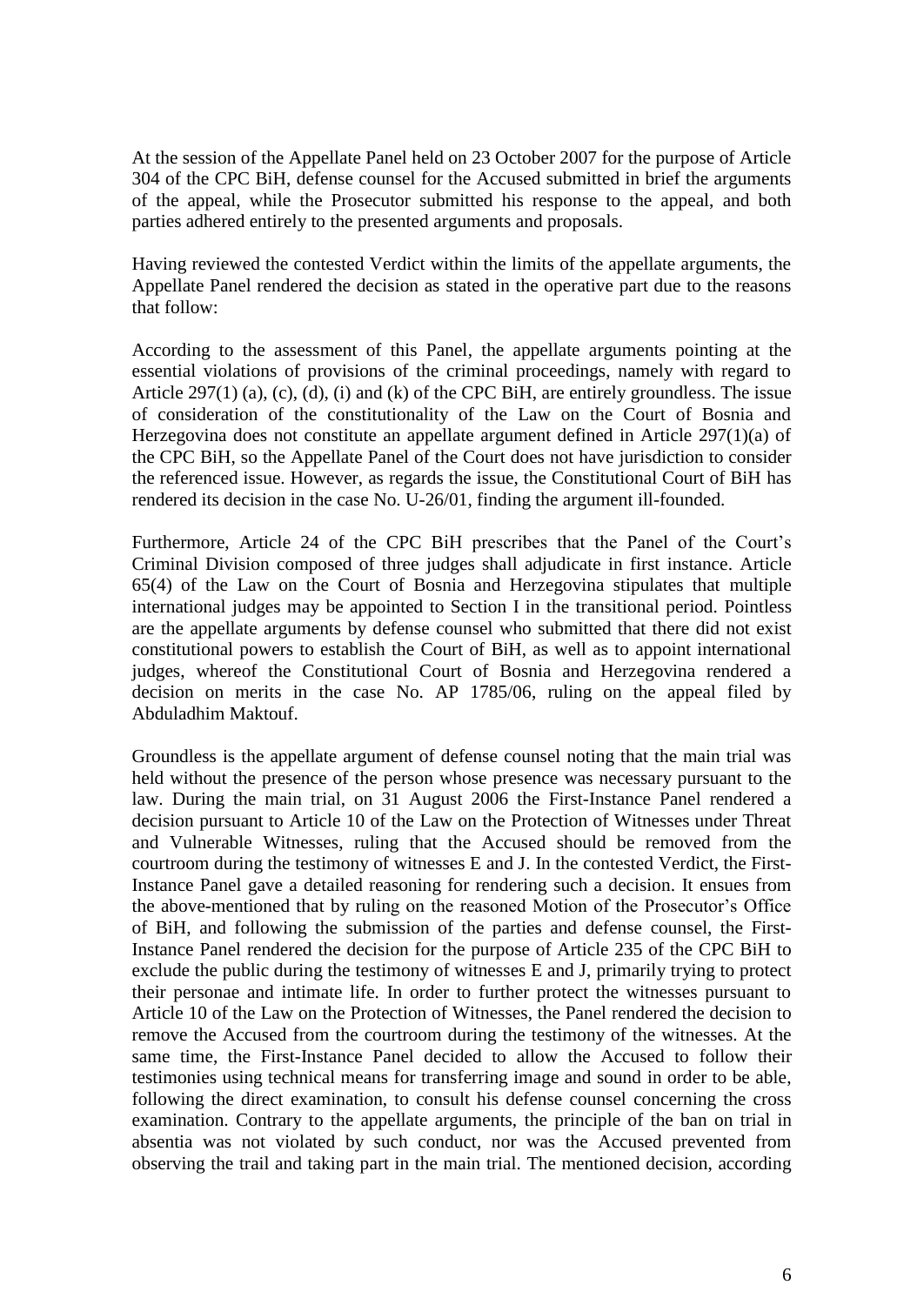to this Panel, was rendered in its entirety and in the context of the guarantees secured by Article 6 of the European Convention on Human Rights (ECHR). Therefore, ungrounded is the appellate argument of defense counsel noting that the right to a defense was violated. The standards set by Article 6 of the ECHR, which are applicable to the particular procedural issue, require that the Accused be informed promptly, in a language which he understands and in detail, of the nature and the cause of the accusation against him, which was indisputably done during the first hearing before the Preliminary Hearing Judge, by holding the plea hearing and opening the main trial by reading the Indictment. Furthermore, the Accused had the possibility to follow the direct examination of witnesses and consult defense counsel concerning the cross examination. The right to a defense has been guaranteed by Article 7 of the CPC BiH by providing the right to the Accused to defend himself with the professional aid of a defense attorney and by providing that he must be given sufficient time to prepare a defense. In addition to the aforesaid, Article 6(3) of the ECHR gives the right to the Accused to examine or have examined the witnesses against him. Having in mind the above-mentioned, and although the CPC does not explicitly prescribe such a procedural situation, the Law on the Protection of Witnesses in the particular case constitutes a *lex specialis*, and although the mentioned rights of the Accused were partially limited it was done in accordance with the statutory limitations, and the ruling provided that the Accused follow the course of the main trial adequately, without violating his right to a defense.

Furthermore, the First-Instance Panel rendered a decision to partially grant the Prosecution Motion for the exception regarding the direct presentation of evidence concerning witnesses FWS-105 and FWS-186, pursuant to Article 273(2) of the CPC BiH, Article 11 of the Law on the Protection of Witnesses and Articles 5 and 7 of the Law on the Transfer of Cases. This decision was reasoned in detail in the contested Verdict. The First-Instance Panel correctly applied the standards established by the jurisprudence of the European Court of Human Rights, and, as reasoned in detail in the contested Verdict, reading out the statements of the witnesses given in the course of the investigation per se does not constitute a violation of Article 6(3)(d) of the ECHR if the rights of the defense have been complied with. Having in mind that the contested Verdict gives a detailed reasoning of all the steps taken by the Court to ensure the presence of the witnesses, not basing their decision exclusively or crucially on those statements, it is the assessment of this Panel that the Panel in the first-instance proceedings met the necessary requirements and thus the rights of the Accused have not been violated.

It is the assessment of the Appellate Panel that the appellate argument of defense counsel that the contested Verdict is based on evidence that may not be used as the basis of a verdict, namely the grounds for appeal referred to in Article 297(1)(i) of the CPC BiH, is unjustified due to the reasons that follow. In his appeal, the appellant submits an analysis of the substance of the evidence, namely the testimonies of witnesses FWS-105, FWS-186, FWS-95 and FWS-75, failing to state pursuant to which statutory provisions those pieces of evidence would be inadmissible. The arguments of the appeal refer to the assessment of the mentioned evidence and not its admissibility. According to this Panel, as regards witness FWS-95, the First-Instance Panel carefully evaluated the testimony of FWS-95 in accordance with the principle of free evaluation of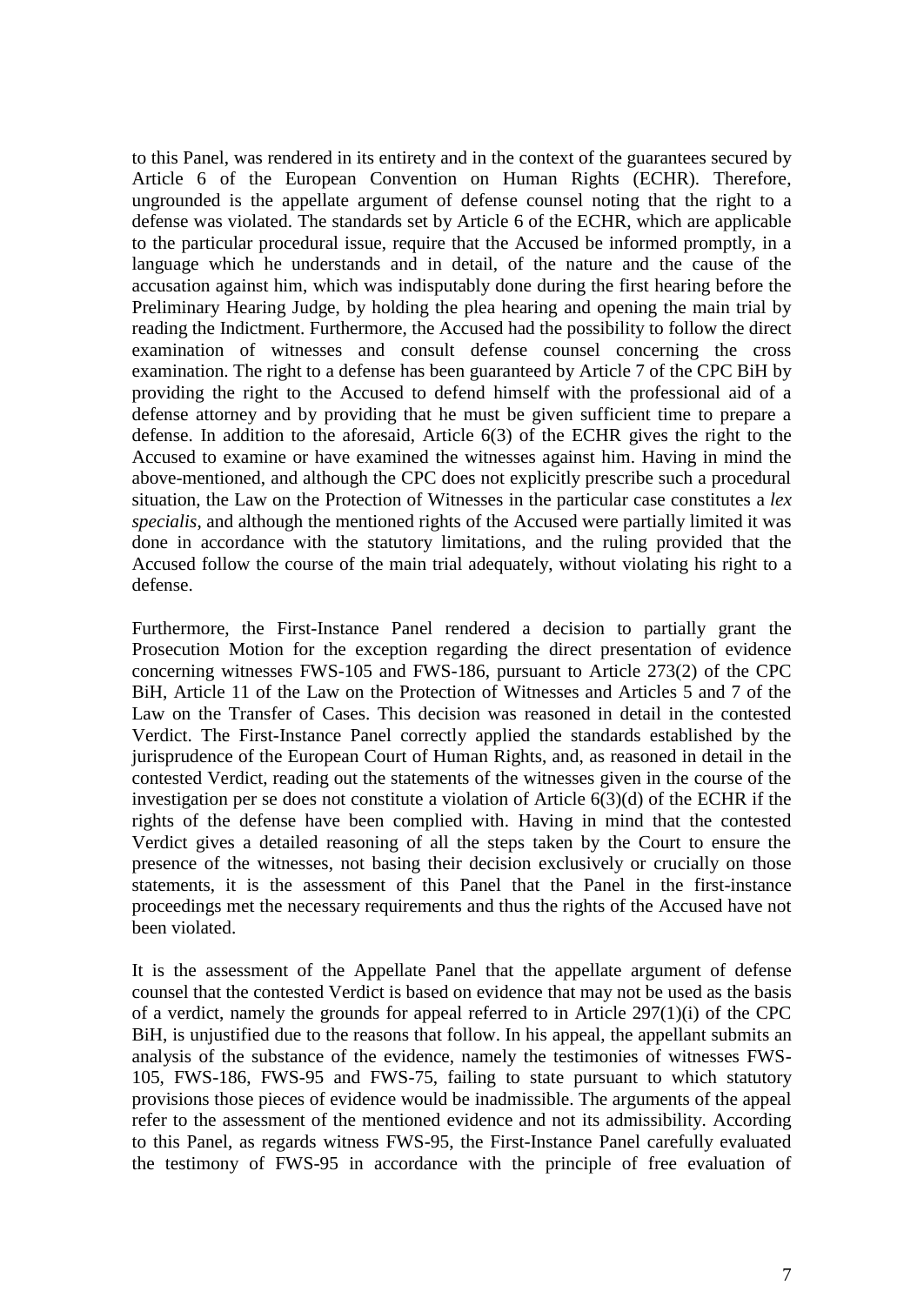evidence, taking into consideration her psychological problems, which are a consequence of the crime committed against her, and by relating her testimony with the testimony of expert witness Marija Komšić and the testimony of witness FWS-87. The First-Instance Panel correctly found that hers was a reliable evidence, which is a finding this Panel upheld in its entirety.

Furthermore, as regards witness FWS-75, the nature of the appellate argument of defense counsel implies the evaluation of credibility of the witness, failing to provide any point of reference for his assertions. The appellant groundlessly noted that FWS-75 recognized the voice of the Accused coming from a walkie-talkie, although she had never heard it before, because the testimony of this witness clearly states that she recognized the voice of the Accused because she knew him well. As regards the testimonies of witnesses FWS-105 and FWS-186, the appellant noted that they should not have been used, failing to offer any explanation for such an assertion. The statements of these witnesses have been admitted pursuant to Article 273(2) of the CPC BiH and Article 11 of the Law on the Protection of Witnesses, following a detailed and careful consideration of the existence of statutory grounds for such a decision, as reasoned in detail by the First-Instance Panel in the contested Verdict. In addition, according to the assessment of this Panel, the First-Instance Panel complied with the standards set forth by the jurisprudence of the European Court of Human Rights and did not exclusively or crucially base its decision on those pieces of evidence.

According to the assessment of the Appellate Panel and contrary to the arguments of the appeal, the First-Instance Verdict is not incomprehensible or contradictory to itself or to the grounds of the Verdict. The appellant groundlessly noted that the First-Instance Panel should not have concluded that there existed a widespread and systematic attack against the non-Serb population in the territory of Foča, while at the same time there existed the Army of BiH and victims on the Serb side, which, according to the arguments of the appellant, is contradictory to the established fact accepted from the ICTY case - Kunarac *et al*., that at the relevant time there was a conflict between Bosnian Serbs and Bosnian Muslims in the territory of the Foča Municipality. According to the assessment of this Panel, an attack and armed conflict are separate elements and are treated as such by the ICTY jurisprudence. For example, in the Kunarac *et al*. case, the ICTY Appellate Chamber said that "the attack could precede, outlast, or continue during the armed conflict, (and may be) but it need not be a part of it". Furthermore, the appellant groundlessly noted that the First-Instance Panel failed to take into consideration the fact that there were victims on the Serb side as well. While establishing whether there was an attack against a civilian population, it is irrelevant whether the other side also committed crimes over the civilian population of the opposing party. The existence of the attack of one side against the civilian population of the other side would not justify the attack of the other side on the civilian population of the opposing party, nor could a conclusion be drawn on that basis that the target of the forces of the other side actually was the civilian population as such. Any attack against the civilian population of the other side would be equally unlawful, and the crimes committed as part of such an attack, with all other requirements met, would constitute crimes against humanity (see Kunarac *et al*., Trial Chamber Judgment dated 12 June 2002). According to the assessment of the Appellate Panel, the existence of the armed conflict was not in contradiction with the existence of a widespread and systematic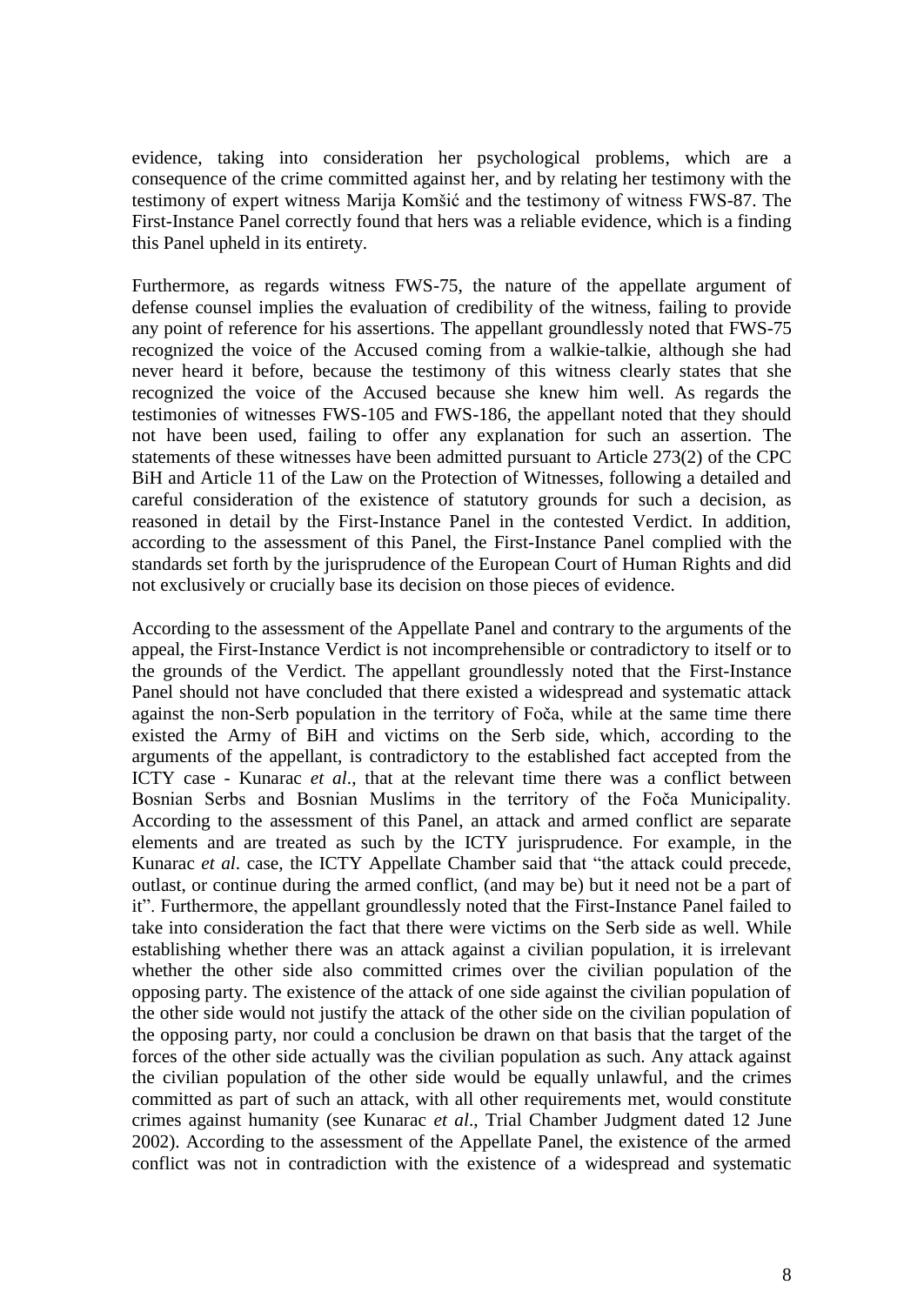attack against the civilian population, and the existence of victims outside the group which was the target of the attack was not in contradiction with the existence of the attack, and therefore this argument of defense counsel was to be dismissed.

With regard to Section 1 of the sentencing part, the appellant has noted that the First-Instance Panel failed to reason the grounds for the conclusion that the Accused commanded the group of soldiers that attacked the hamlet of Brežine/Zubovići. This Panel finds the appellate argument groundless in its entirety. In the Verdict, the First-Instance Panel gave a detailed reasoning of the evidence based on which it established the facts and circumstances based on which it draw the conclusion on the role of the Accused, which is the conclusion entirely accepted by this Panel. Contrary to the arguments of the appeal, and as correctly reasoned and established by the First-Instance Panel, the Prosecution witnesses themselves stated that the Accused had the command role, which was also confirmed by witnesses B, Ferida Glušac and Enes Hrnjić, who also testified about the order issued by the Accused to separate men from women and take them away. Finally, the appellant pointlessly noted that the contested Verdict does not contain a reasoning of the conclusion that the Accused ordered that fire be opened at houses, because the First-Instance Panel did not draw such a conclusion in the contested verdict.

Furthermore, the appellant noted that Section 1 of the convicting part of the Verdict is contradictory as it also contains assertions that civilians were captured and taken away by other soldiers who were not under the command of the Accused. This appellate argument is groundless in its entirety because the First-Instance Panel did not establish in the contested Verdict that someone else captured the civilians and not the soldiers under the command of the Accused and who complied with his explicit orders. Based on the testimony of three eye-witnesses, the First-Instance Panel correctly established that it was a person under the control of the Accused, and that the person in question, while obeying his order, took the captured male civilians away from the place of their capturing and took them in the direction of Brod, which is clearly implied in the testimony of witness Enes Hrnjičić who was in the group that was taken away.

Furthermore, based on the presented evidence in the form of witness testimonies and physical evidence, the First-Instance Panel legitimately concludes that Radmilo Babić was the platoon commander for the sake of formality, whereas the Accused had the actual control. Such a conclusion of the First-Instance Panel regarding the role of the Accused is confirmed by the letter of the General Administration Department, Foča, No. 04-835/4 dated 22 January 2007, which reads that Gojko Janković was the unit leader at least as of April 1992.

Finally, the Appellant submits that the First-Instance Verdict failed to consider the fact that at one point some of the imprisoned civilians were taken back to their homes but shortly thereafter they were again taken into captivity without the knowledge and the participation of the Accused, yet the Accused was found guilty of that too.

It entails from the testimony of the witness B and Ferida Glušac that two or three days following the capture, two men were brought back to their homes for a short while before they were again transferred to KPD. This Panel finds that the said fact is not a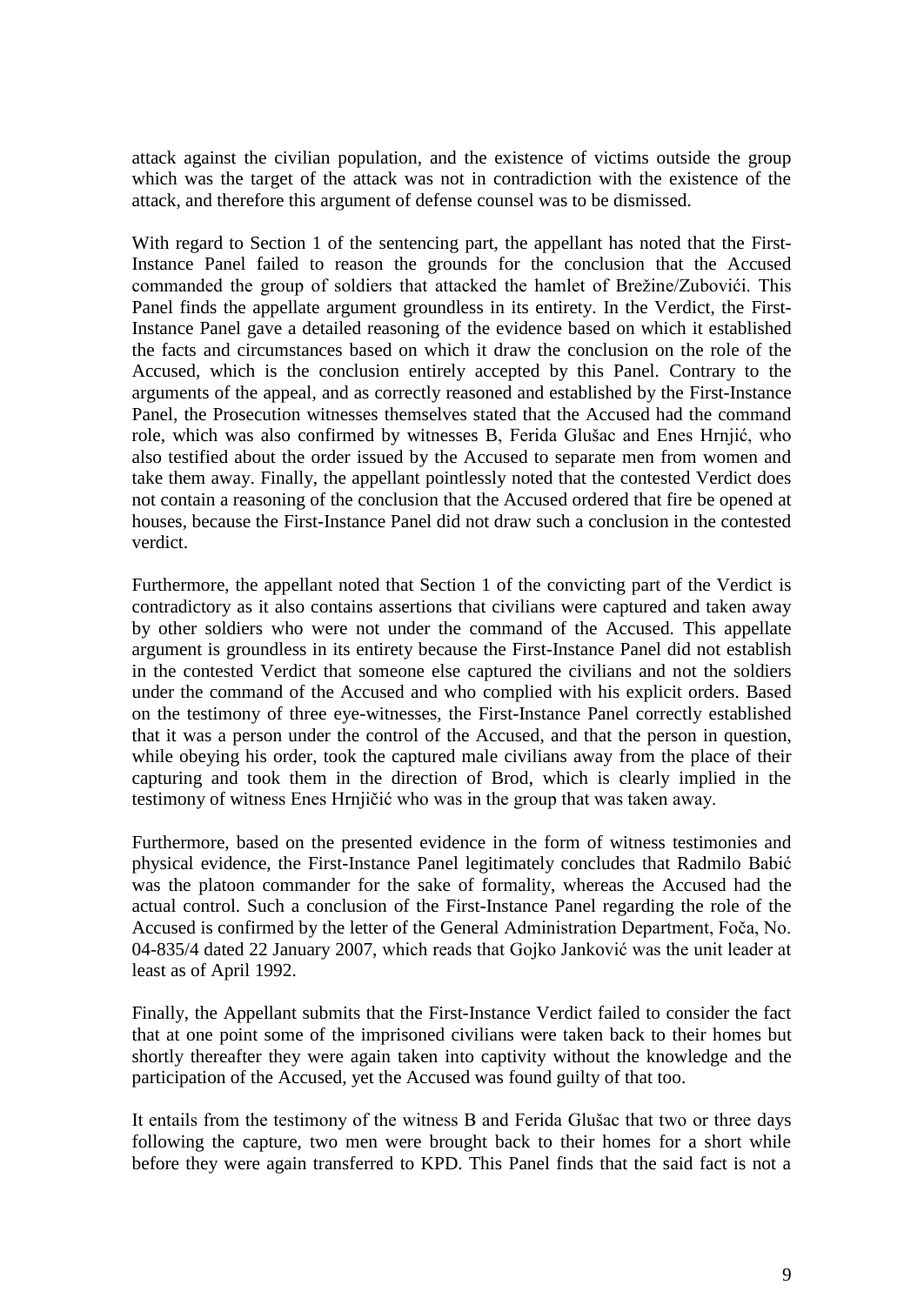decisive fact that would affect the criminal liability of the Accused. The first-instance Verdict found the Accused guilty of the original deprivation of liberty based on a direct intent, and of their imprisonment based on an indirect intention, since he could have predicted that his actions would result in a long-term imprisonment of those men. The fact that two of the men were taken back to their homes for just 15 minutes after which they were again taken to custody is not important to such a degree as to affect the linkage of cause and effect between the actions of the Accused and the imprisonment of the men. The Accused was not found guilty of the specific cases of abuse to which those men were subjugated during their incarceration (murders, beatings), but the important part in regard of the Accused's guilt is the predictable result, that is, the consequence of his actions: the imprisonment of those men. The Panel does not find relevant the fact that someone else took two men out of detention and then brought them back. Mindful of the aforementioned, the Panel finds this appellate argument unfounded in its entirety.

With regard to Section 2 of the convicting part of the Verdict, the Appellant challenges the reference of the first-instance Verdict to the testimony of Dr. Nerudin Aščerić and submits that the doctor does not have any direct knowledge of any specific facts and that his credibility is dubious. The Appellant, however, does not make a connection between the testimony of this witness and a specific finding or conclusion of the First-Instance Panel. This Panel finds that the arbitrarily made and unsubstantiated arguments of the Appellant failed to challenge the credibility and reliability of this witness who, after all, did not testify on his direct knowledge of the events covered by this Section of the first-instance Verdict, but he corroborates the testimonies of some of the witnessinjured parties with regard to specific circumstances, that is, his evidence amounts to a control evidence.

The Appellant, furthermore, challenges the reference made in the first-instance Verdict to the letter of the Foča Tactical Group Commander, Colonel Marko Kovač, No. 01/705-1 dated 13 August 1993, which contains a proposal to proclaim the Accused "Vojvoda" /the Duke/ and submits that such a proposal is "an obvious nonsense of some most probably drunken commander." This arbitrarily made and unsubstantiated appellate argument is unfounded in its entirety because the said document is not the only document based on which the First-Instance Panel drew a conclusion about the Accused's role. The First-Instance Panel legitimately evaluated this physical evidence in the context of many other documents and witness testimonies, and provided an extensive reasoning of the conclusion that the Accused was the platoon leader at the critical period of time. This Panel accepts such conclusion in its entirety.

Furthermore, the Appellant submits that the finding that the Accused had a *de facto* commanding role in the overall operation on the Kremenik hill is wrong and without any basis in the presented evidence. He goes on to say that such a conclusion was drawn in order to conceal the fact that some soldiers who participated in it were members of units other than the platoon that was under the command of the Accused. It transpires from the testimonies of the witnesses such as FWS-75, FWS-88, DB, FWS-96, FWS 105, FWS 74 and FWS-87, that the Accused commanded the group of soldiers that attacked them; the size of that group approximately matches the size of a platoon. Furthermore, all findings of the First-Instance Panel related to the fact that the Accused commanded the operation on the Kremenik hill point to the group of soldiers who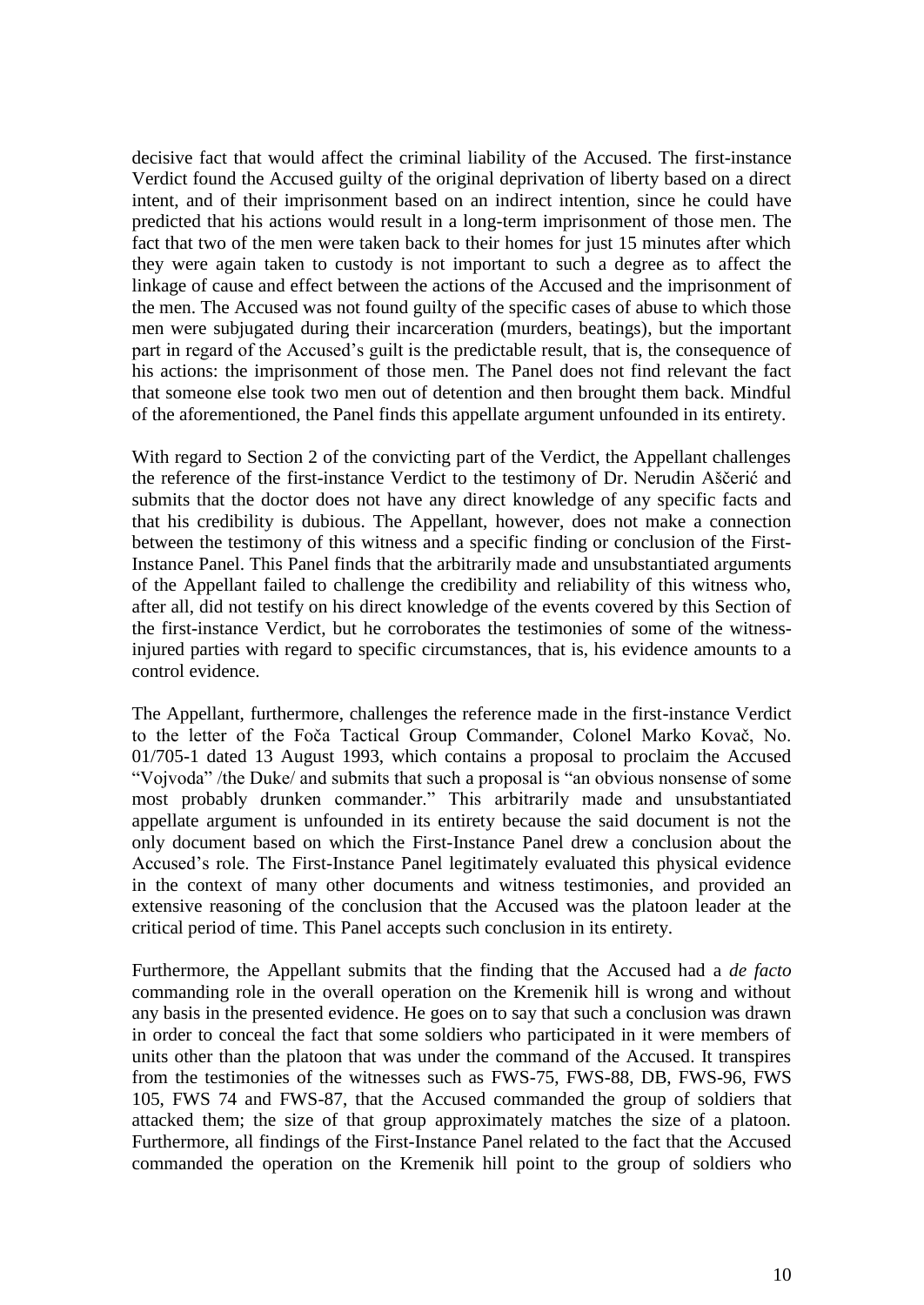participated in the attack, the size of which equaling the size of platoon. The aforementioned testimonies clearly entail the conclusion of the First-Instance Panel that the Accused *de facto* commanded that group of soldiers in as much as he issued orders that they carried out. The term "*de facto* commander" was not used by the First-Instance Panel in order to expand the responsibility of the Accused but in order to conclude that some soldiers who executed the orders of the Accused on that day were not members of his platoon but were re-subordinated to the Accused for the purpose of that specific operation. This Panel accepts such a conclusion in its entirety, wherefore the appellate arguments that the state of facts was incompletely and erroneously established in Section 2 of the convicting part of the first-instance Verdict are unfounded in their entirety.

With regard to Section 3 of the convicting part of the Verdict, the Appellant submits that the findings under this Section came as a the result of the erroneous evaluation of evidence and particularly of the reference to the testimony of Witness FWS-75. The Appellate Panel finds that this appellate argument is unfounded in its entirety because the First-Instance Panel legitimately and lawfully explained the way in which the testimonies and exhibits were evaluated with respect to all Counts of the Indictment, including this count as well. Article 15 of the CPC of BiH provides for one of the basic principles of criminal procedure, that is, the principle of free evaluation of evidence, according to which the Court has the right to freely evaluate the existence or nonexistence of facts without being limited to special formal evidentiary rules that would a priori determine the value of evidence. In that regard, the Court is obligated to conscientiously evaluate each piece of evidence individually and in the context of other pieces of evidence, and to draw a conclusion on whether some fact was proven or not upon such evaluation of evidence. The evaluation of evidence encompasses the logical and psychological evaluation. In that regard, the First-Instance Panel provided an extensive reasoning of each individual piece of evidence and of the context of all pieces of evidence presented within this section of the challenged Verdict, and provided an extensive reasoning as to which facts were found proven. The First-Instance Panel, furthermore, provided a reasoning of its conclusion, although only the witness FWS-75 testified on her interrogation and gang rape, while the remaining part of her testimony was directly and indirectly substantiated by the testimonies of other witnesses. This Panel accepts such a conclusion in its entirety. This Panel finds that the First-Instance Panel legitimately evaluated the testimony of the witness FWS-75 and, therefore, the appellate argument in this regard is refused as unfounded.

With regard to Section 4 of the convicting part of the Verdict, the Appellant challenges the confidence of the First-Instance Panel in the testimony of the witness FWS-95 and all conclusions that were drawn based on her testimony. The Appellant submits that the witness FWS-95 altered her previous statement to such a degree that the only logical conclusion would be that she had arranged it with someone. The Appellant, furthermore, submits that the testimony of the witness FWS-95 pertaining to the massscale rape at the football stadium was "so fantastic" that it needs more than one confirmation in order to be accepted as valid, further stating that the witness has been on a psychiatric treatment for many years, which practically makes her mentally incapable. The witness FWS-95 explained the reasons for which she did not mention the events in her statement made in 1996, by stating that she thought it would be a brief statement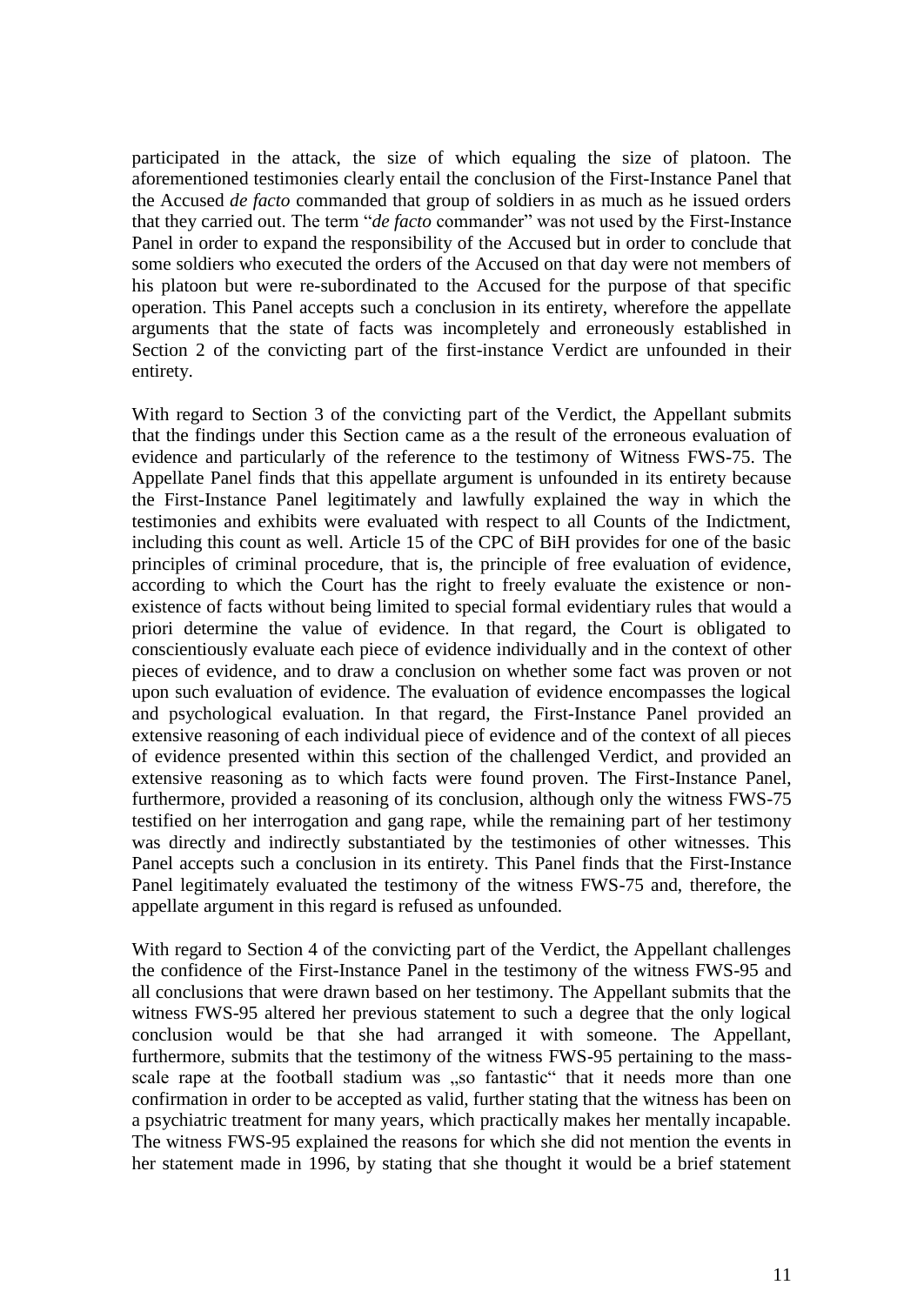during which she was not able to recount everything and that she now takes medications and is able to remember more things. Furthermore, a neuropsychiatrist expert witness Dr. Komšić stated that the witness FWS-95 was capable of providing valid testimony although she suffered from … . Based on the aforementioned, the First-Instance Panel properly drew a conclusion that the witness FWS-95 was a reliable witness, all the more so because her testimony was substantiated by the testimony of the witness FWS-87. With regard to the contents of the testimony of the witness FWS-95 pertaining to the mass-scale rape at the stadium, this Panel is satisfied that the first-instance Verdict was reached upon the Indictment of the Prosecutor's Office of Bosnia and Herzegovina No. KT-RZ-163/05 which does not cover, nor is the Accused charged with that event, wherefore it was not considered in the challenged Verdict at all, which makes the respective appellate argument irrelevant for the decision-making upon the appeal filed against the first-instance Verdict.

With regard to Section 5 of the convicting part of the Verdict, the Appellant reiterates the argument that the First-Instance Panel was wrong in granting and tendering the statement of the witness FWS-105 which was read out, and emphasizes that the First-Instance Panel should have tendered all statements made by the witness FWS-105 so that possible discrepancies might be examined. The First-Instance Panel provided an extensive reasoning for not granting the statement of the witness made to the ICTY because it was made in the criminal case against Kunarac *et al*. where the Accused Kunarac, Kovač and Vuković had a *de jure* opportunity to cross examine the witness in the main trial before the ICTY, where they might have tried to exonerate themselves by putting blame on other persons who were involved, including the Accused Gojko Janković. The Panel is fully satisfied that the First-Instance Panel made a proper conclusion by stating that this raises a considerable degree of suspicion with regard to reliability and overall fairness, which constitutes a violation of the ECHR standards. Furthermore, the statement of the witness FWS-105, which was read out in the main trial of the criminal case against Gojko Jankovic, was substantiated by the testimony of the witness DB who was together with the witness FWS-105 taken by the Accused and "Beba" to the house in Trnovača, upon which "Beba" took her to a room and raped her, while the witness FWS-105 remained in the company of the Accused. Although DB did not see the rape of FWS-105, she concluded that FWS-105 had undergone the same turmoil because of the way she looked the following morning when DB saw her, but also based on DB's own experience. Besides, the First-Instance Panel provided an extensive reasoning in the challenged Verdict for its decision, which was also based on the testimonies of the witnesses FWS-75 and FWS-96 who testified of what happened to the witness FWS-105. Given the aforementioned, the Panel is satisfied that the First-Instance Panel drew a proper conclusion that the Accused raped the witness FWS-105 in the fashion described under Section 5 of the first-instance Verdict.

With regard to Section 6 of the convicting part of the Verdict, the Appellant refers to the inconsistencies between the statement that the witness FWS-186 made to AID stating that she consented to sexual intercourse with the Accused and her subsequent statements that she was raped at a gunpoint. This argument of the appeal is also unfounded in its entirety. The statement that the witness FWS-186 gave to AID was not tendered into the case file. The Prosecutor did not use that statement and he did not move the Panel to read it out in the main trial. Having consulted the case file, it is established that the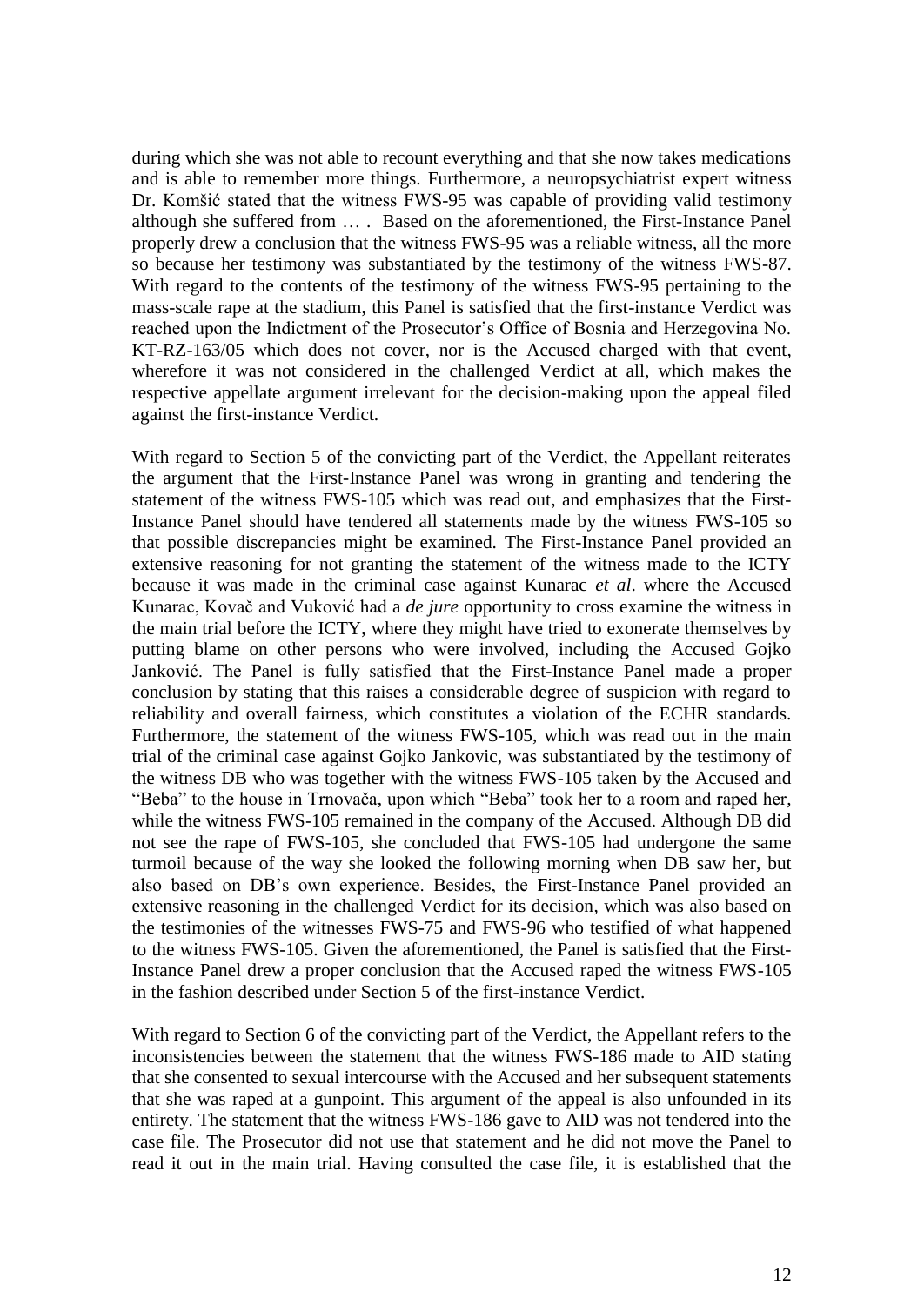Prosecutor submitted the respective statement to the defense along with other evidentiary material attached to the Indictment, but he did not use it in the main trial. Furthermore, it transpires that the defense had a copy of the respective statement at its disposal throughout the proceedings, but failed to submit it as a defense exhibit. Article 295(4) of the CPC of BiH reads that new facts and new evidence, which despite due attention and cautiousness were not presented at the main trial, may be presented in the appeal. The appellant has to state the reasons for which such evidence was not previously presented. Contrary to this provision, in his appeal the Appellant did not state the reasons for which he failed to tender the said statement of the witness FWS-186 in the course of the main trial. Furthermore, bearing in mind that the defense had a copy of the statement, this Panel finds that the appeal by defense Counsel indicates his own negligence and conscious maneuvering.

With regard to Section 7 of the convicting part of the first-instance Verdict, the Appellant challenges the existence of an underage A.B. but fails to substantiate such averment. The Appellate Panel, therefore, finds this argument unfounded in its entirety. Based on the extensive and coherent testimonies of the witnesses FWS-75, FWS-87, FWS-132 and FWS-191, the First-Instance Panel found that the Accused raped the underage A.B. in the fashion extensively described under Section 7 of the first-instance Verdict, so the Appellate Panel accepts such conclusion in its entirety. In their testimonies, the aforementioned witnesses clearly and specifically mentioned an underage girl A.B. who was 12 years old and known to them. Based on their testimonies it transpires that the underage A.B. did exist. The fact that it is not known what became of the underage A.B. is not a critical fact in terms of the Accused's criminal liability because, based on the testimonies of the aforementioned witnesses, it can be assumed with a high level of likelihood that the underage A.B. is not alive.

Also unfounded is Defense Counsel's argument that Article 298 of the CPC of BiH was violated because the Court applied the CC of BiH instead of the Criminal Code of SFRY which was in force at the time when the criminal offence was committed and, according to defense counsel, more lenient to the perpetrator. In terms of the application of substantive law, the First-Instance Panel provided extensive and valid reasoning in terms of departing from the principle of lawfulness and validity timeframe of the criminal code, and also in terms of the status of crimes against humanity in international customary law, with the conclusion that the punishment prescribed under the Criminal Code of BiH is anyhow more lenient than the capital punishment, which was prescribed at the time when the criminal offence was committed. The Appellate Panel accepts this conclusion in its entirety and finds that the appellate arguments are not sufficient to challenge the extensive and exhaustive reasoning of the First-Instance Panel.

Notwithstanding the aforementioned, the Appellant's argument is well-founded in stating that the criminal code was violated in as much as the actions with which the Accused is charged under Sections 1 and 2 of the operative part of the first-instance Verdict are legally qualified as a forcible transfer of population and imprisonment in violation of Article 172(1)(d) and (e) as read with Article 29 of the CC of BiH under Section 1, and as murders, tortures and a forcible transfer of population in violation of Article 172(1)(a), (f) and (d) as read with Article 29 of the CC of BiH under Section 2. The Appellant's argument is well-founded that the specific situation under Section 1 of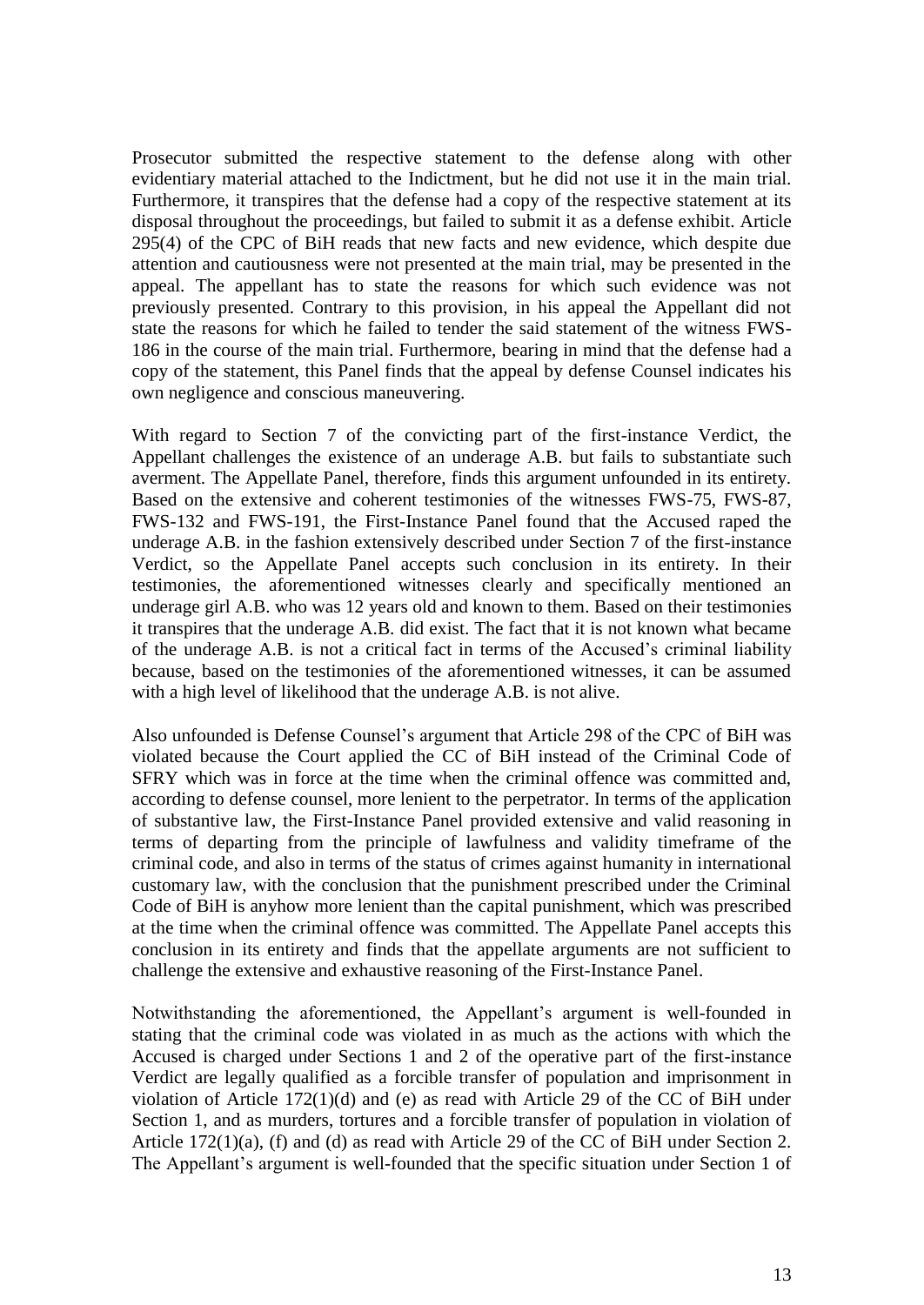the challenged Verdict deals with the capture of eight persons and that the factual description pertains to the deprivation of liberty and imprisonment as prescribed under Article 172(1)(e) of the CC of BiH, which also applies to the factual description under Section 2 which does not have any elements for the legal qualification of the transfer of population but of the deprivation of liberty of civilians. In order to establish the crime of imprisonment as a crime against humanity the following elements must be established: i) an individual is deprived of his or her liberty; ii) the deprivation of liberty is imposed arbitrarily, that is, no legal basis can be invoked to justify the deprivation of liberty; iii) the act or omission by which the individual is deprived of his or her physical liberty is performed by the accused or a person or persons for whom the accused bears criminal responsibility with the intent to deprive the individual arbitrarily of his or her physical liberty, or in the reasonable knowledge that his act or omission is likely to cause arbitrary deprivation of physical liberty. (see: Paragraph 115, Judgment of the Trial Chamber in the Krnojelac case dated 15 March 2002). The First-Instance Panel rightfully established on the basis of the presented pieces of evidence that the deprivation of physical liberty of eight men was imposed arbitrarily without any legal basis, which constitutes the crime of imprisonment or other deprivation of liberty in violation of basic rules of international law. With regard to Section 1 of the operative part of the challenged Verdict, the Accused had a direct intent in the very beginning to deprive them of liberty and had an indirect intent to keep them imprisoned in the long run, bearing in mind that it was predictable, based on the given circumstances, that those eight men would be kept in captivity for a rather long period of time (to wit, a rather large contemporaneous operation of capturing other persons), as well as with regard to Section 2, in the part in which was established that women and children were taken away in the fashion reasoned in the challenged Verdict. Contrary to that, the established state of facts under Sections 1 and 2 of the operative part of the Verdict does not provide sufficient ground for the following elements of forcible transfer of population to be met: i) forcible transfer of individuals by moving them or by other coercive actions out of the area where they legally reside to other locations within the state border without any basis under the international law and ii) the intention of the perpetrator to forcibly move out individuals where the intention does not necessarily have to refer to permanent transfer. The First-Instance Panel provided reasoning for the first element only, at the same time failing to apply the second requirement covered by the definition of forcible transfer.

Therefore, Sections 1 and 2 of the challenged Verdict rightfully and completely establish the state of facts but draw a wrong legal conclusion, which resulted in a wrongful application of substantive law. For that reason, the appeal of Defense Counsel was upheld and the challenged Verdict partly revised in as much as the challenged Verdict is revised in terms of the legal qualification of the actions constituting Crimes against Humanity in violation of Article 172(1) of the CC of BiH of which the Accused was found guilty as follows: under Section 1 - imprisonment in violation of Article  $172(1)(e)$  as read with Article 29 of the CC of BiH; under Section 2 – murders, tortures and imprisonment in violation of Article 172(1)(a), (f) and (e) as read with Article 29 of the CC of BiH.

Furthermore, the Appellant submits that the First-Instance Panel violated the Criminal Code by providing the legal qualification of the Accused's actions as torture and rape in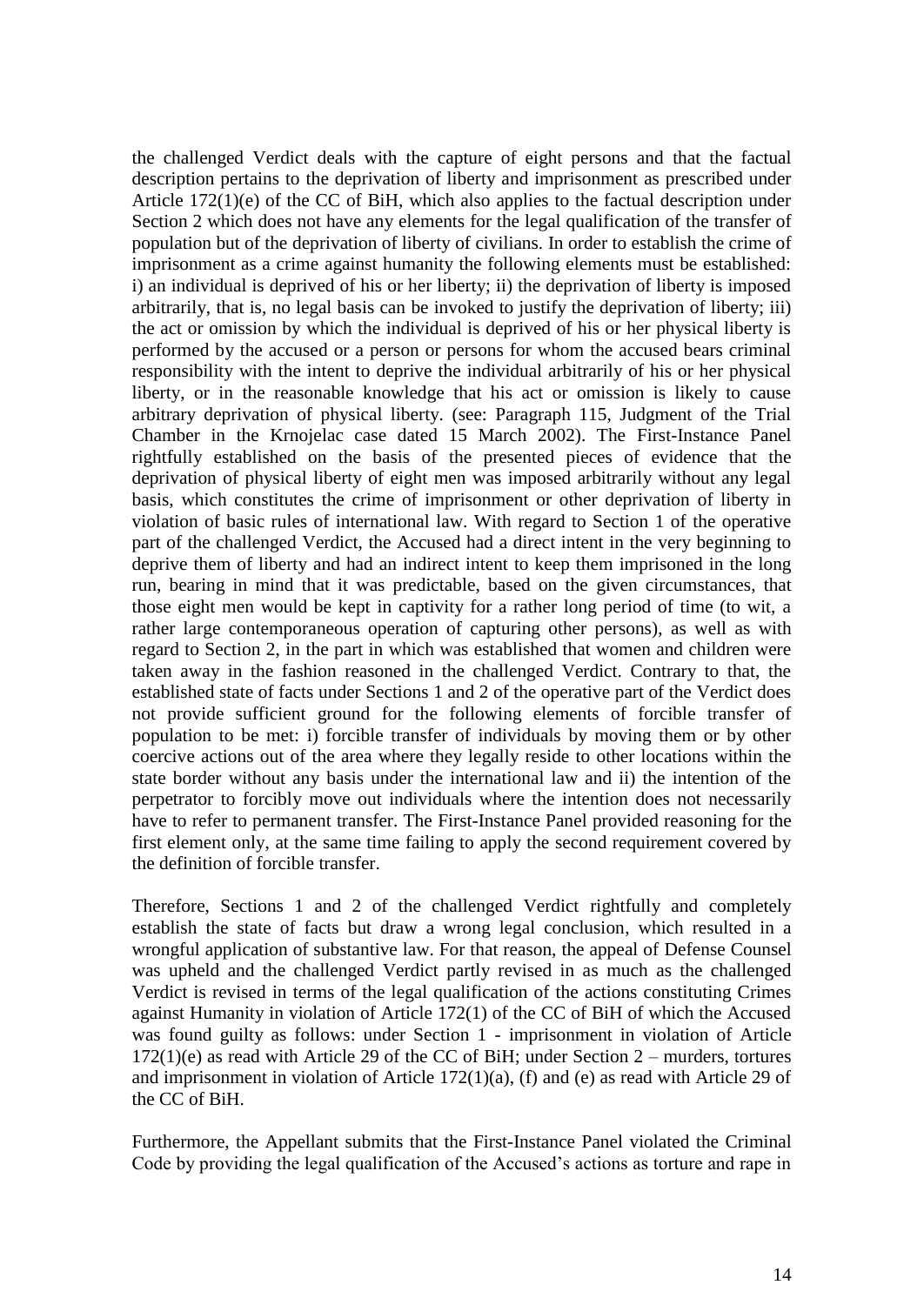violation of Article  $172(1)(f)$  and (g) of the CC of BiH in Sections 3, 4, 5 and 7 of the convicting part of the Verdict, and submits that there cannot be any concurrence of these two criminal offences since the offence of rape includes the offence of torture. The Panel finds this argument unfounded in its entirety. This Panel finds that the two criminal offences are in an ideal concurrence where each requires considerably different elements to be proved. To wit, the First-Instance Panel legitimately found that cumulative convictions based on the same conduct are permitted, providing that each of the crimes contains a distinct element which requires proof of a fact not required by the other. This Panel upholds such position in its entirety. The criminal offence of rape requires the element of sexual penetration to be proven, which at the same time is not an element required by the criminal offence of torture. The criminal offence of torture, however, requires the forbidden intention such as obtaining information or a confession, or punishing, intimidating or coercing the victim or a third person, or discriminating, on any ground, against the victim or a third person (see Kunarac *et al*., Paragraph 142, Judgment of the Appeals Chamber dated 12 June 2002). Given the aforementioned, the Panel finds the Appellant's argument unfounded in its entirety.

With regard to Section 6 of the convicting part of the Verdict, the Appellant submits that the First-Instance Panel violated the Criminal Code by providing the legal qualification of actions under this Section both as torture and sexual slavery in violation of Article 172(1)(f) and (g) of the CC of BiH. The appellate argument is unfounded in its entirety. The First-Instance Panel legitimately applied the following elements that constitute the crime of sexual slavery: i) intentional exercise of any or all of the powers related to the right of ownership over a person; ii) the perpetrator subjected a victim to sexual intercourse on one or more occasions. The First-Instance Panel legitimately concluded, based on the presented evidence, that the injured parties were placed in the house in Trnovača against their will since they did not have an opportunity to genuinely consent to it, and that the witnesses FWS-186 and FWS-191 were subjugated to the conditions that amount to sexual slavery. Therefore, the First-Instance Panel legitimately concluded that these actions amount to the elements of the criminal offence of torture due to the pain and suffering imposed on the injured parties and the discriminatory intention which is in the basis of that crime.

Having analyzed the challenged Verdict in the part that pertains to the punishment, contrary to the averments in the appeal the Appellate Panel finds that the First-Instance Panel applied Article 48 of the CC of BiH and properly meted out the sentence, mindful of all the circumstances that have an impact on the duration of sentence, both subjective and objective ones, which pertain to the criminal offence and its perpetrator. To wit, the First-Instance Panel sentenced the Accused to 34 years of imprisonment, which is an adequate punishment given the degree of the criminal responsibility, motives of the offence, degree of violation of protected value, number of actions, and personal situation of the Accused. The appellate argument that the First-Instance Panel should have taken into consideration the fact that the Accused voluntarily turned himself in is unfounded in its entirety. All the more, the decisive fact in this regard is that it was almost nine years that took the Accused to turn himself in to the relevant authorities, namely, from 26 June 1996 when the ICTY filed the first Indictment against him and issued an arrest warrant, until 14 May 2005 when he turned himself in. The failure of the Accused to turn himself in during this period of almost nine (9) years degrades the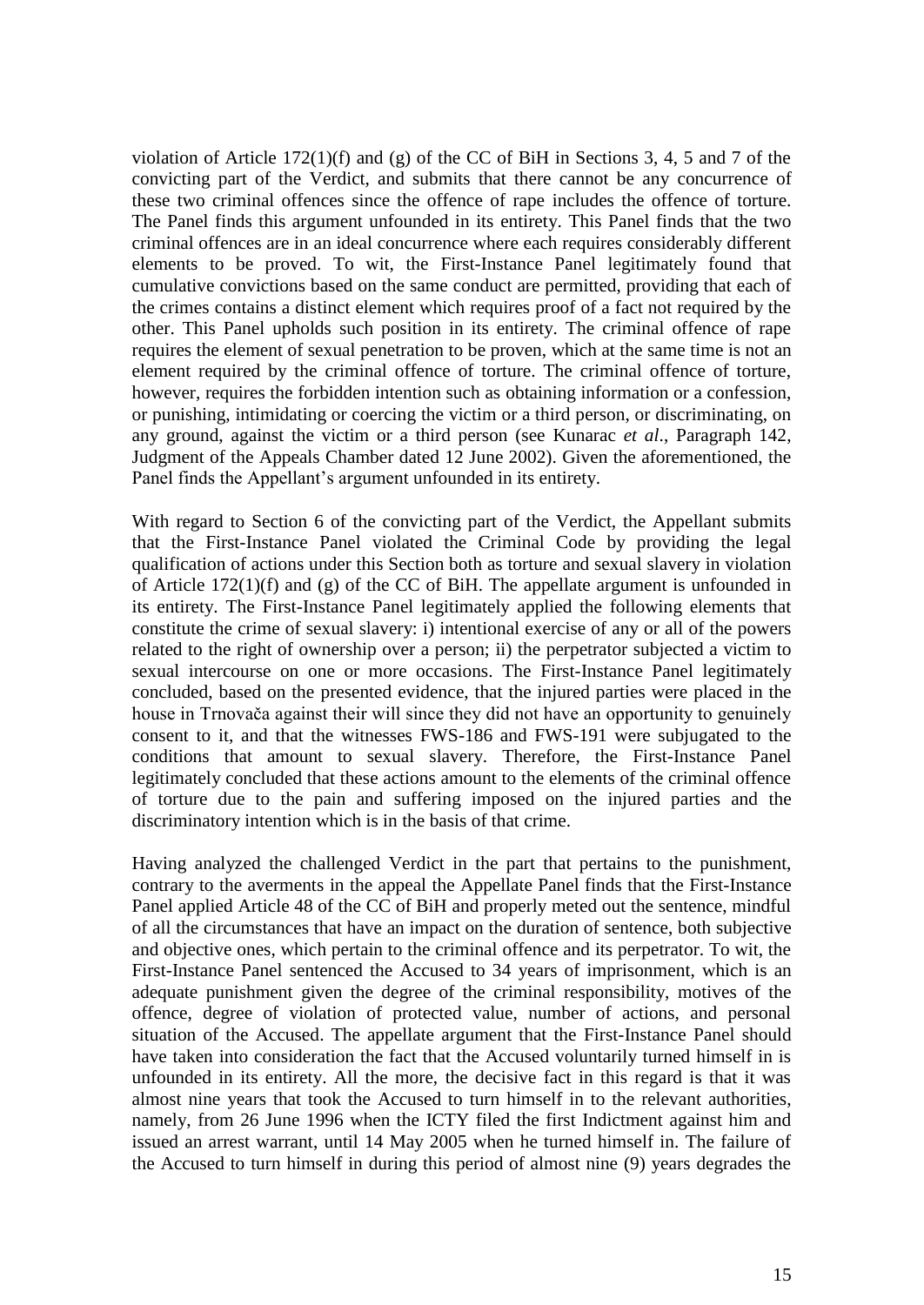meaning of voluntary surrender as a mitigating circumstance. (see: Paragraph 1086, Judgment of the Trial Chamber dated 17 October 2003, in the Simić *et al*. case). Furthermore, this Panel holds that the cooperation with judicial authorities may be taken into consideration in case of entering a guilty plea or an agreement on the admission of guilt, otherwise every accused person is expected to conduct properly before the Court during the proceedings because the law clearly prescribes the measures that may be taken for the sake of procedural discipline. For the foregoing reasons, this Panel finds that the fact that the Accused's conduct was fair during the proceedings does not amount to a mitigating circumstance in terms of meting out the sentence. Furthermore, the issues concerning the ill health of a convicted person should normally be a matter for consideration in the execution of the sentence, while only in exceptional circumstances or rare cases should ill health be considered as a mitigating circumstance (see Paragraph 98, Judgment of the Trial Chamber dated 17 October 2002, the Simić case). However, in this specific case the requirements have not been met to consider the health situation of the Accused, Gojko Janković, in mitigation. The Appellate Panel finds that the pronounced sentence is adequate in view of the severity of the criminal offence of which the Accused was found guilty, where the protected value is of a wider social importance and as such it is also treated through international jurisprudence. Furthermore, it carries a special bearing from the psychological, moral, religious, customary and other aspects, including the lives of the victims themselves and their family members. The Panel finds that the pronounced sentence of long-term imprisonment was legitimately meted out and is adequate in achieving the purpose of the criminal sanction and the purpose of sentencing.

Furthermore, having analyzed the case file, and contrary to the appellant's averments, the Panel finds that on 15 May 2006, an *ex officio* Defense Counsel was appointed for the Accused based on Article 45(3) of the CPC of BiH, that is, because this Article of the CPC of BiH provides for mandatory defense by prescribing that after an indictment has been brought for a criminal offense for which a prison sentence of ten (10) years or more may be pronounced, the accused must have a defense attorney at the time of the delivery of the indictment. Furthermore, it was not proved in the criminal proceedings that the Accused is indigent, so bearing in mind that the Appellant failed to substantiate his arguments based on which the Panel could find that the payment of the criminal proceedings costs would endanger the subsistence of his family members, the Appellate Panel finds that the legal requirements have not been met to relieve the Accused of the duty to reimburse the costs of the criminal proceedings as prescribed by Article 188(4) of the CPC of BiH.

Furthermore, after the first-instance verdict was handed down, custody of the accused was extended in line with Article 287 of the CPC BiH, as read with Article 138(1) of the CPC BiH, which, according to the Decision, may last until the verdict becomes final. Bearing in mind that Article 2 of the Law on Amendments to the Criminal Procedure Code of Bosnia and Herzegovina, dated 13 April 2007, effectively amends Article 138(3) of the CPC BiH by allowing that custody, ordered or extended under Paragraph 1 of the mentioned article, may last until the person is committed to serve his prison sentence, but not longer than the period of punishment imposed by the final verdict, the Appellate Panel has reached the decision as stated in the operative part of the Verdict,